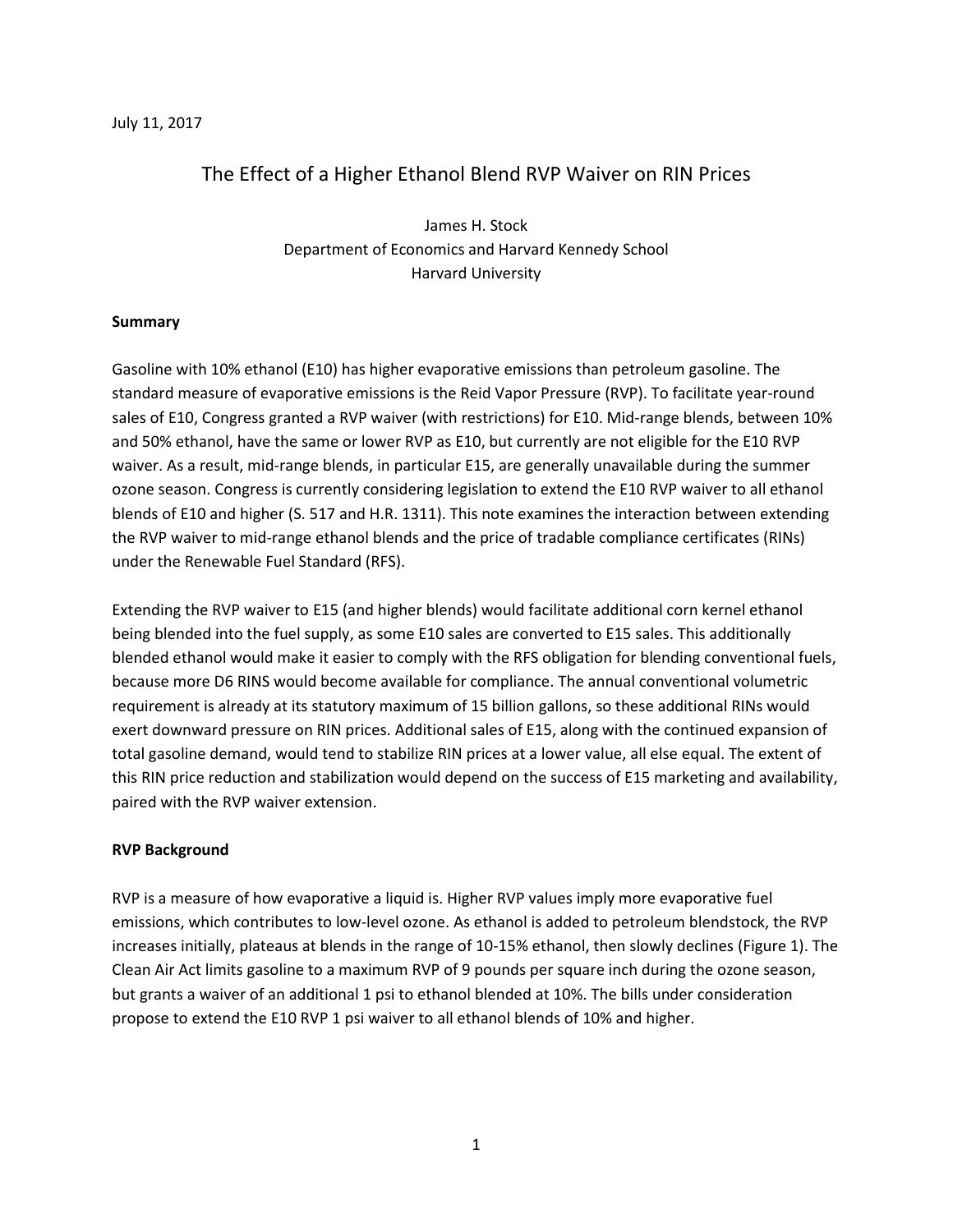

Because the RVP of E15 is essentially the same as E10 for a given blendstock, extending the waiver to E15 would not increase the RVP of fuels sold. However, it would permit the summer sale of E15 produced from the same blendstock as E10. This would facilitate sales year-round E15 sales, for example via a blender pump with a two-tank system of E10 and E85.

The E10 RVP waiver has exceptions and regional nuances, however those details are not important for the analysis here. See the Congressional Research Service report on S. 517 and H.R. 1311 (Bracmort (2017)) for details.

## **Effect of Extending the RVP Waiver on RIN Prices**

Refiners and importers of petroleum fuels ("obligated parties") demonstrate compliance with the RFS by turning in RINs to the EPA for each gallon of petroleum fuel that the obligated party sells as surface transportation fuel. Different fuels generate different types of RINS: D4 for advanced biomass-based diesel, D5 for other advanced renewable fuels, and D6 for conventional fuels. EPA determines the fraction of each of these RINs obligated per gallon of petroleum fuel in an annual rulemaking.

The prices of RINs are determined by supply and demand, and, because RINs are bankable, by expected supply and demand. Figure 2 illustrates the fundamentals of D6 RIN price determination, with the simplifying assumption that all ethanol is conventional and the only conventional fuel is corn kernel ethanol. The left panel illustrates the current situation, with low E15 sales. For quantities of ethanol up to 10% of gasoline, the demand for E10 is flat and is driven by the octane-enhancing aspects of ethanol.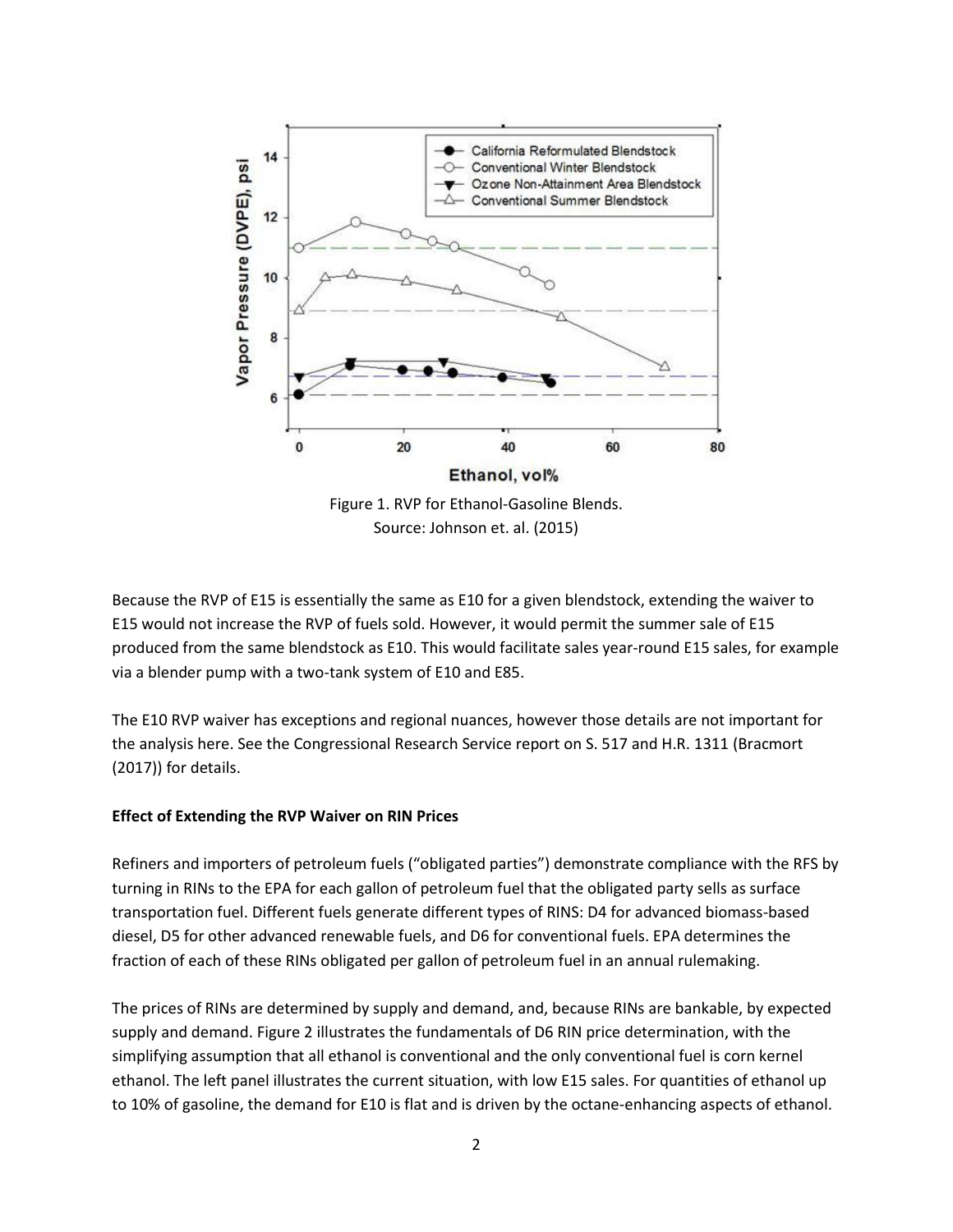Beyond 10%, however, additional ethanol must enter the gasoline supply through higher blends – historically, through E85. As illustrated, if the total quantity of gasoline is 143 billion gallons (the projection EPA (2017) uses in its 2018 proposed rule, Table V.B.1.iii-1), then 10% of that is 14.3 billion gallons. If the renewable volumetric obligation (RVO) were 14.3 billion gallons, then the RIN price would be zero because that amount can be supplied through E10 (assuming no sales of E0). But for 2017 and 2018 and very plausibly thereafter, the conventional RVO is 15 billion gallons. The 15 billion gallon RVO leaves a gap of 700 million gallons in excess of the ethanol that can be supplied through E10.<sup>1</sup> If the only way to fill this gap is by selling E85, then consumers will need a price discount to buy E85, which has lower energy content than E10 and is generally less convenient to purchase.<sup>2</sup> The price of the D6 RIN is determined as the additional incentive the consumer needs to purchase that extra ethanol in the form of E85; this RIN price is the difference between what producers must pay to ethanol suppliers, and the price they can sell it to consumers. Experience has shown that a D6 gap which is small compared with the 143 billion gallons in the fuel supply can lead to high D6 RIN prices.



Figure 2. E15 Expansion and RIN prices: Supply and demand for corn ethanol

The right panel of Figure 2 illustrates the effect on RIN prices of extending the E10 RVP waiver to higher blends. Assuming that extending the RVP waiver leads to more E15 sales, more ethanol will be consumed. Thus, the demand for ethanol increases: in the figure, the demand for ethanol shifts out. This

 $\overline{a}$ 

 $1$  EPA (2017) estimates the total volume of gasoline (G) in 2018 to be 142.9 billion gallons (Table VII.C-1); this excludes Alaska.

<sup>&</sup>lt;sup>2</sup> Blended at 83% ethanol, the per-gallon energy content of E85 is 73% that of E10.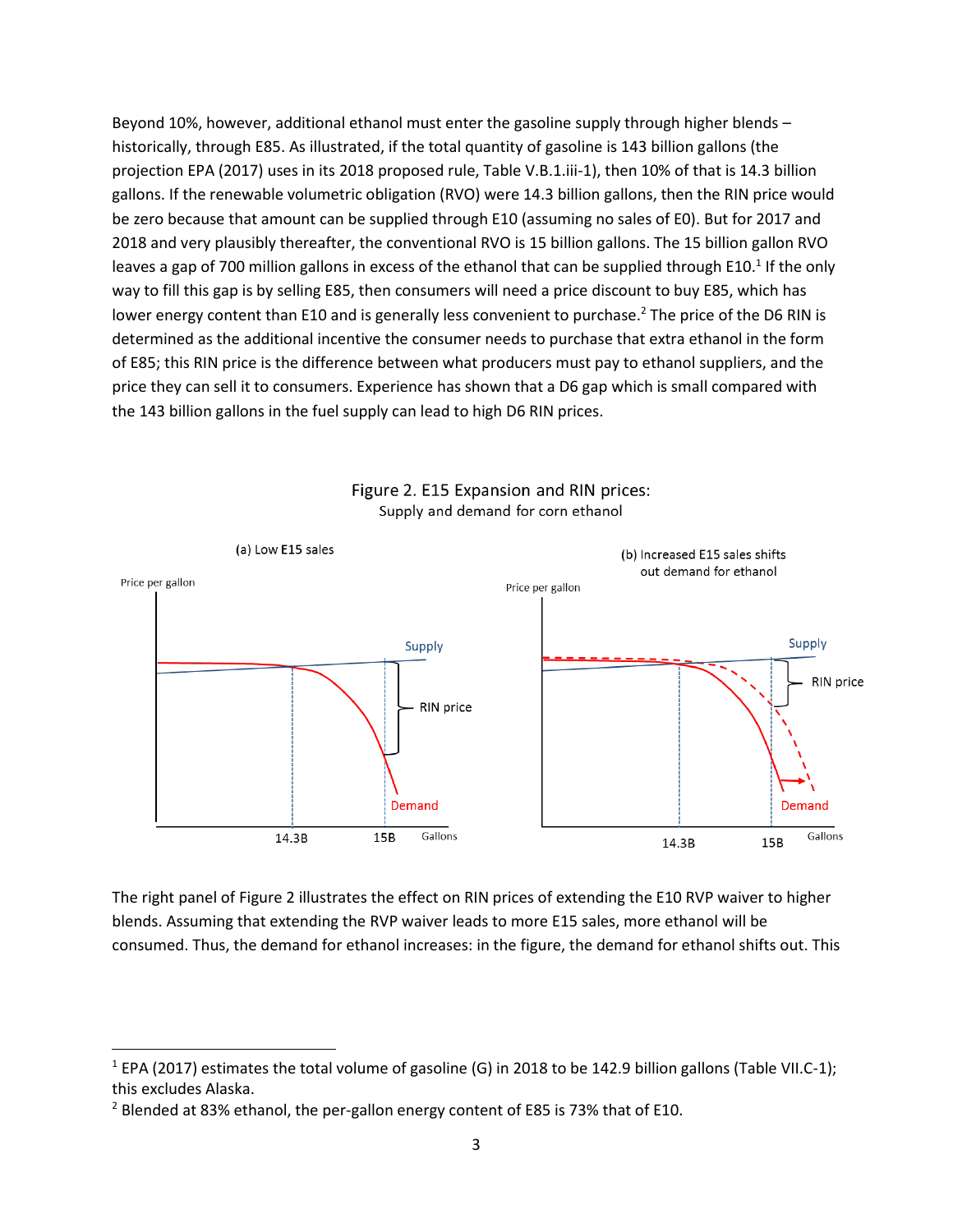reduces the RIN price needed to induce the marginal E15 or E85 consumer to buy a higher blend. Said differently, because of E15 sales, more RINs are available, driving down the price of RINs.<sup>3</sup>

#### **How Far Would RIN Prices Fall With the RVP Waiver Extension?**

 $\overline{a}$ 

The answer to this question depends on the extent to which extending the RVP waiver leads to more E15 sales. Such an extension has no direct historical analog, and I am not aware of credible econometric estimates of the demand for E15. Thus there is no solid empirical basis for estimating the quantitative boost to E15 sales from relaxing the RVP waiver. This said, there is some relevant quantitative evidence.

As a rough calibration, historical experience suggests that 200 million gallons of D6 RINs produced through E15 sales could exert substantial downward pressure on RIN prices. Producing 200 million gallons of additional D6 RINs from E15 would require converting 4 billion gallons of E10 sales to E15. Whether such an expansion is plausible is a matter of controversy. On the up side, the number of stations offering E15 increased substantially under the USDA Biofuel Infrastructure Program and the private Prime The Pump program; EPA (2017, p. 65) estimates that the number of E15 stations could reach 2700 in 2018. Korotney (2016) estimates 2017 E15 sales to be 687 million gallons, more than twice 2016 sales. These are nine-month sales so would be expected to increase with the RVP waiver. Also, although E15 price data are poor, the limited available data suggests that E15 sells at a sufficient discount, relative to E10, to more than compensate for its 1.7% reduction in energy content (not taking into account its higher octane than E10).<sup>4</sup> On the down side, E15 is a fuel that is largely unknown to the consumer, a few foreign manufacturers still recommend against using E15 in new vehicles, and E15 is

 $3$  To keep things simple, this discussion has implicitly assumed that: (i) the only conventional fuel is corn kernel ethanol, (ii) there is no RIN banking, (iii) D4 and D5 RINs cannot be used to meet the D6 mandate, and (iv) RIN prices are passed through to the E85 consumer. For the following reasons, none of these features change the qualitative discussion here. (i) The discussion treated the marginal RIN as coming from E85 sales. If the marginal RIN comes instead from imported conventional renewable diesel, the dynamics are the same because E15 sales increase the number of RINs. (ii) RIN banking means that RIN prices also reflect expected market dynamics. To the extent that E15 sales are expected to increase over time because of consumer awareness and increased numbers of E15 retail stations, these expected future sales would serve to create additional downward pressure on RIN prices. (iii) Since the release of the 2017 final rule, a substantial gap has opened between the D4/D5 and D6 RIN prices, indicating that D4 and D5 RINs are not being used to meet the conventional renewable RVO. With the D6 RIN price already separated from the D4 and D5 prices, more E15 sales would put downward pressure on D6 prices and leave D4 unaffected. In principle D5 prices could also fall somewhat because more E15 sales make room for more cane ethanol as well. (iv) There is substantial evidence that RIN prices are not passed through to the E85 consumer, except in mature markets with high E85 station density (Li and Stock (2017)). This lack of pass-through is one reason the demand curve is steep for ethanol volumes in excess of E10 capacity.

<sup>&</sup>lt;sup>4</sup> Source: E15 prices on E85prices.com, accessed July 8, 2017, and the Prime The Pump Progress Report, June 15, 2017.